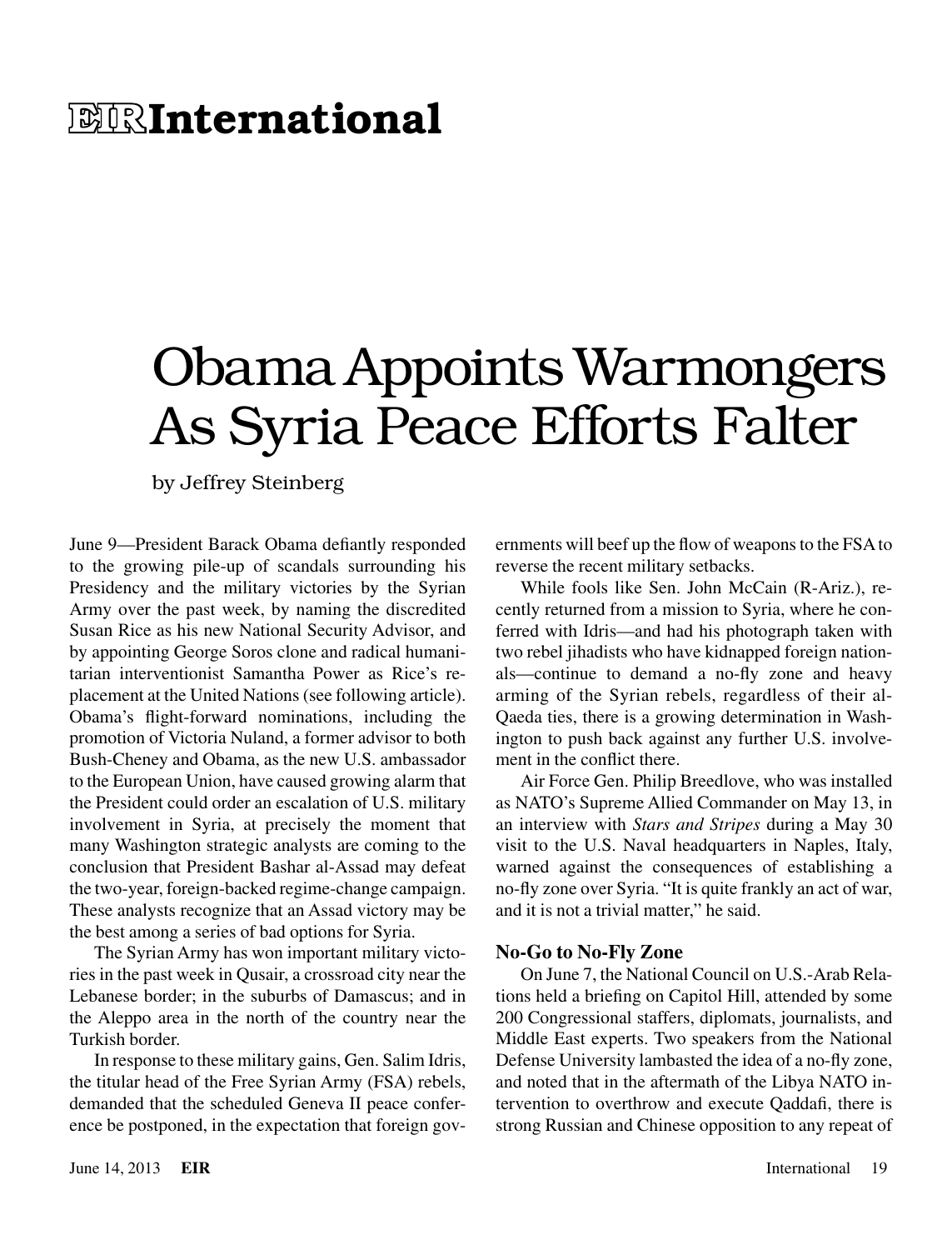

*The Syrian Army's military victories in Qusair, near Damascus, and in Aleppo, have shifted the strategic situation in Assad's favor, while the rebels have acted to scuttle peace efforts. Shown: Syrian Army soldiers celebrate in Qusair June 5.*

the Libya fiasco in Syria. Col. David DesRoches and Dr. Paul Sullivan both warned that the Syria situation could easily escalate into a regional or global war if the United States were to take any further action.

Another speaker, Mona Yacoubian of the Stimson Center, showed how the Syria conflict has already been turned into an out-of-control regional war, which threatens to become a permanent conflict between Sunni and Shi'ite Muslims.

Because of the continuing intransigence on the part of the Syrian rebels, the Russian-American-sponsored Geneva II meeting has been postponed to July, at the earliest. Britain and France remain opposed to including Iran in the conference, and continue to press for Western military aid, including more advanced systems, to the rebels. So far, the United States has balked at overt arming of the rebels—although there is mounting evidence that President Obama has authorized a covert arms flow to the rebels from Benghazi, Libya.

### **The View from Russia**

While Russia is clearly pressing ahead with the Geneva II plan, on June 8, Foreign Minister Sergei Lavrov chastized the new U.S. State Department spokeswoman, Jen Psaki, for telling reporters that the purpose of the conference would be to implement a post-Assad transition. Lavrov made it clear that regimechange was not what he had discussed with Secretary of State John Kerry, and was not on the agenda. With the recent military victories by the Assad forces, boosted by flows of Russian weapons, and allegedly, by Hezbollah fighters, the likelihood that Assad will remain in

power is greater than at any point since the eruption of the conflict over two years ago.

Given the new reality on the ground, it cannot be ruled out that the rebels will boycott the peace conference altogether, or fail to make any serious effort at a peace deal, even if they take part. A senior U.S. intelligence official, who has been working on the Syria issue for years, described any such Syrian rebel intransigence or boycott, as "the nightmare scenario that nobody has an answer to."

Furthermore, on June 6, the press spokesman for the Joint Chiefs of Staff told reporters that JCS Chairman Gen. Martin Dempsey's scheduled visit to Moscow in mid-June had been postponed indefinitely. The announcement came shortly after President Obama's announcement of the Rice and Power appointments. While the

Pentagon spokesman tried to minimize the significance of the postponement, noting that Dempsey and his Russian counterpart, Gen. Valery Gerasimov, had conferred by videoconference on June 3, and maintain close and regular contacts, the delay was worrisome, given the pivotal role that Dempsey has played in the war-avoidance efforts in Washington.

In a related development, the Russian Defense Ministry announced that it had carried out a third successful test on June 6 of a new intercontinental ballistic missile (ICBM). Deputy Prime Minister Dmitri Rogozin, in remarks to a conference of the United Russia Party, June 7, dubbed the new ICBM a "missile defense killer," and said that "neither current nor future American missile defense systems will be able to prevent that missile from hitting a target dead-on." At about the same time, the Defense Ministry announced that the Strategic Missile Forces will conduct a full schedule of 200 exercises over the next six months. And, in an interview with Rossiya 1 TV on May 25, Deputy Defense Minister Anatoly Antonov, stated, "If or when an American missile defense system is created, aimed at undermining Russia's nuclear deterrence forces, the Defense Ministry will take certain steps that will not allow the Americans to achieve this undesirable result."

### **Regional Flashpoints**

On June 7, the *New York Times* reported that Israel is increasingly worried about instability along its northern borders with Syria and Lebanon. Syrian rebels briefly seized control of a United Nations checkpoint on the Golan Heights, and the Syrian Army had to battle